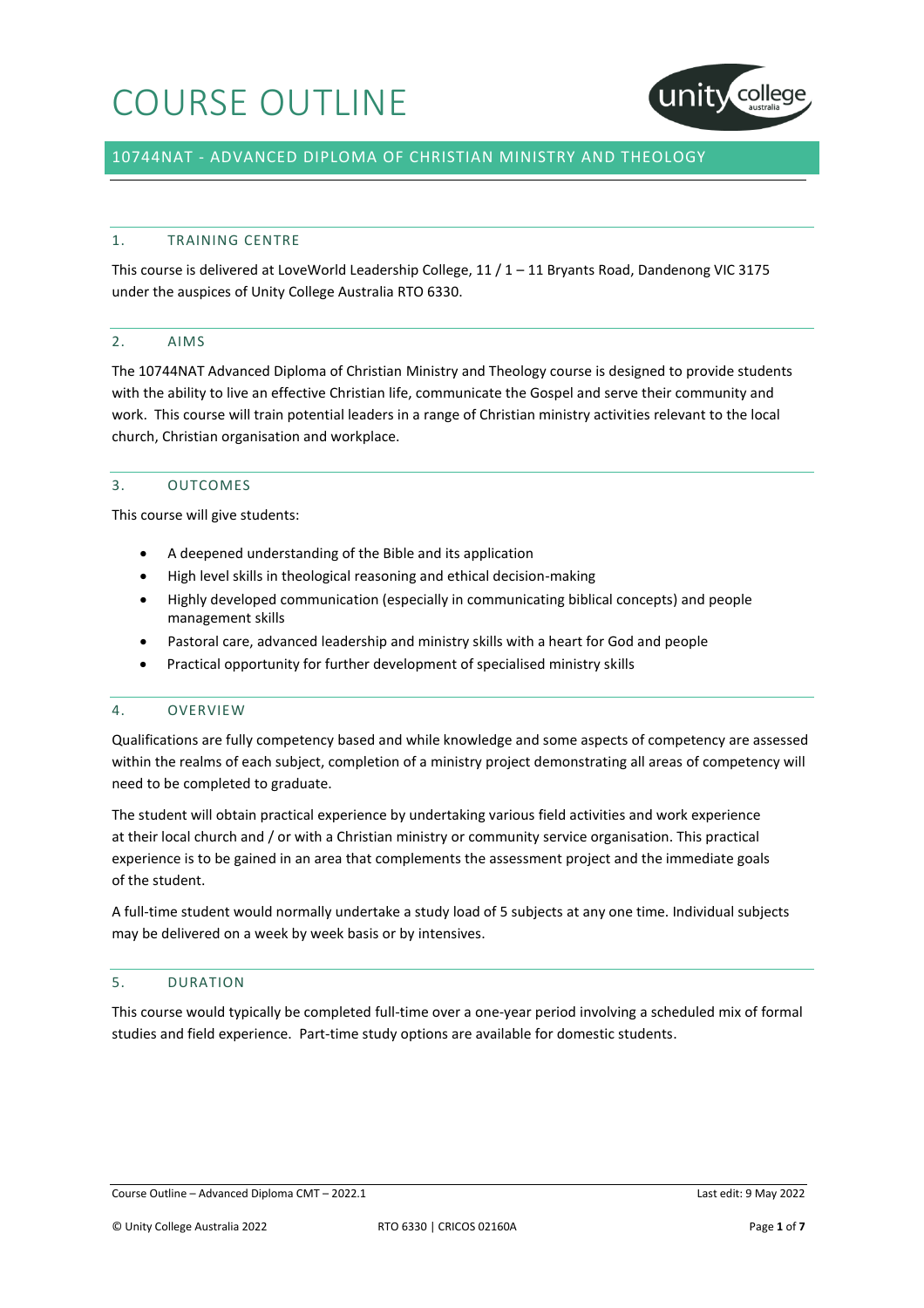

10744NAT - ADVANCED DIPLOMA OF CHRISTIAN MINISTRY AND THEOLOGY

## 6. COSTS 2022

## APPLICATION FEE

| For students wishing to study at credit level there is a one off non-refundable enrolment application fee. |       |
|------------------------------------------------------------------------------------------------------------|-------|
| Domestic students (Australian permanent residents, on-shore applicants)                                    | \$150 |
| International students                                                                                     | \$300 |

### ACADEMIC FEES

| Fees for full-time students of the 10744NAT Advanced Diploma in Christian Ministry & Theology are: |         |
|----------------------------------------------------------------------------------------------------|---------|
| Domestic Students                                                                                  | \$6,000 |
| International Students                                                                             | \$7.200 |

- Fees cover some costs associated with Australian field trip expenses including mission trips. The balance of field trip costs are covered through personal and college-organised fundraising activities as part of course training.
- Individual subject costs are available on enquiry (domestic students only).

*Note: The college reserves the right to alter fees prior to the start of each academic year.*

### GOVERNMENT ASSISTANCE

Government study assistance such as Austudy, Abstudy and Youth Allowance is NOT available to domestic students for this course. Visit www.studyassist.gov.au for more details about courses that are eligible for the offer of assistance.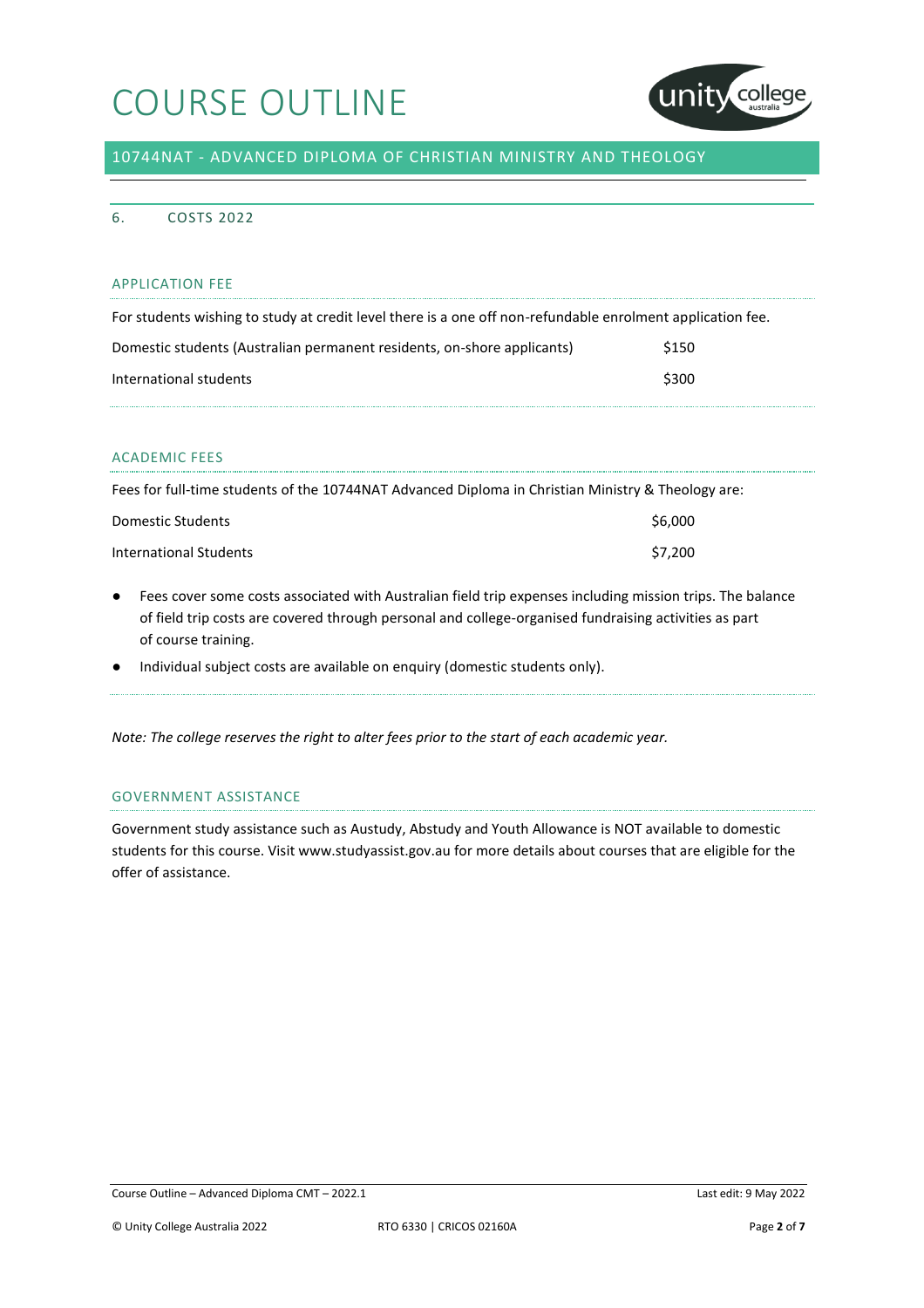

# 10744NAT - ADVANCED DIPLOMA OF CHRISTIAN MINISTRY AND THEOLOGY

## 7. ENTRY REQUIREMENTS & PROCEDURE

The 10744NAT Advanced Diploma of Christian Ministry and Theology course can be commenced once the student has completed the core units of the 10743NAT Diploma of Christian Ministry and Theology course or gained equivalent Recognition of Prior Learning.

For entry into the 10744NAT Advanced Diploma of Christian Ministry and Theology course it is expected that the student is a committed Christian and actively involved in a local church or Christian community.

General requirements for entry are:

- A completed student application form & payment of the application fee
- Two references (i) from a local church pastor or leader and (ii) from another Christian leader unrelated to yourself
- A successful interview with the Director or representative (where possible)
- Satisfactory completion of Year 12 is recommended but students without this formal educational level will be considered. Minimum entry age is 17 years (18 years for international students).
- Satisfactory English language skills. International students must have English language skills to at least the level of IELTS 6.0 or equivalent across each aspect of testing. If students do not have satisfactory English language skills, they may be required to take additional English tutoring.
- Students should have basic computing skills including the ability to use a word processing package at an elementary level and be able to access the internet.

Students should in good conscience be able to subscribe to the college's statement of beliefs that are found in the tenets of mainstream Christianity (refer to the college website and/or handbook). Students evidencing concerns in the area of Language, Literacy and Numeracy will be provided with assistance as appropriate.

#### 8. TRAINING PROCESS

The course entails an average of around 9 hours per week of class contact and private study time for each subject. Overseas Students must attend a minimum of 20 hours/week.

Co-Curricular activities are integral to the Course and require extra hours of field related activities, such as local Christian community work, various projects with local churches, and short-term missions possibly of about 10 days. Fundraising projects for these Missions assists in achieving more than one competency for the course.

The college uses a wide variety of training methods appropriate to the course context.

The college adopts adult-learning principles, and all students are treated as adult learners. Therefore participants in this program are expected to take charge of their own learning process. It is expected that each selected participant will be committed to meeting the requirements of the course and will attend all relevant classes and activities including co-curricular activities, and complete all work required for assessment on time.

An orientation session is held for all students at course commencement. This covers both academic and environmental aspects.

Course Outline – Advanced Diploma CMT – 2022.1 Last edit: 9 May 2022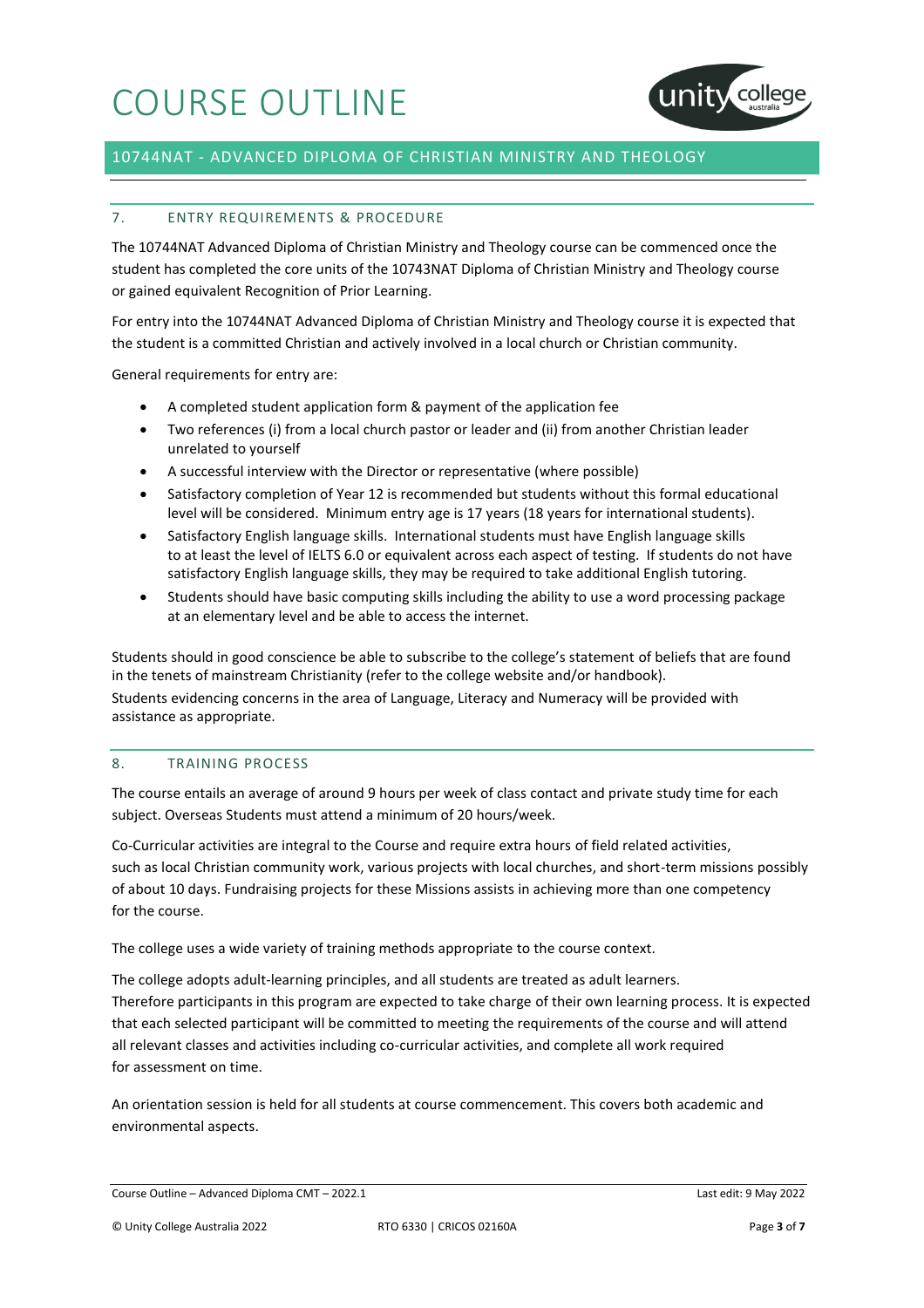

# 10744NAT - ADVANCED DIPLOMA OF CHRISTIAN MINISTRY AND THEOLOGY

It is expected that all program participants will have access to a computer. This is mandatory for successful course completion.

## 9. COURSE COMPETENCIES

Australia has a system of national standardisation of training for many industry areas. This system is implemented through the use of training packages (groups of courses) and individual units of competency within a course. Students are able to get automatic recognition across all registered government and private training organisations for relevant studies undertaken at any one of them.



This course is an accredited course which is different to a national training package.

Accredited courses are approved by and registered with the Australian government. This course is common to many Christian Colleges in Australia. As such relevant units would, in most cases, receive automatic recognition. The 6 core units of competency fall into this category. In addition, any individual units of competency included in the course from other training package courses will receive national recognition.

This course requires a total of 10 Units of Competency to be successfully completed: 6 Core Units plus 4 additional Units.

The following Christian Ministry Core competencies are achieved through successful completion of the 10744NAT Advanced Diploma of Christian Ministry and Theology.

| <b>National Code</b> | <b>Competency</b>                                                                     |
|----------------------|---------------------------------------------------------------------------------------|
| CMTTHE601            | Analyse and critique Christian theology                                               |
| CMTTHE602            | Critique the interpretation of theological data                                       |
| CMTTHE603            | Apply critical analysis to a theological theme or issue                               |
| CMTTHE604            | Critique new insights on theological information                                      |
| CMTMIN601            | Synthesise theological ideas and apply these to specific personal or community issues |
| CMTMIN602            | Communicate theology in depth                                                         |

The following 4 additional nationally recognised competencies are achieved on successful completion of this course.

| <b>National Code</b>    | <b>Competency</b>                                                   |
|-------------------------|---------------------------------------------------------------------|
| <b>Additional Units</b> |                                                                     |
| CHCCDE005 OR            | Develop and support relevant community resources OR                 |
| CHCCDE013               | Establish and develop community organisations or social enterprises |
| <b>TLIM4004</b>         | Mentor individuals or small groups                                  |
| CHCCCS016               | Respond to client needs                                             |
| CHCPOL002               | Develop and implement policy                                        |
|                         |                                                                     |

Required electives embedded in Ministry Project Semesters.

Course Outline – Advanced Diploma CMT – 2022.1 Last edit: 9 May 2022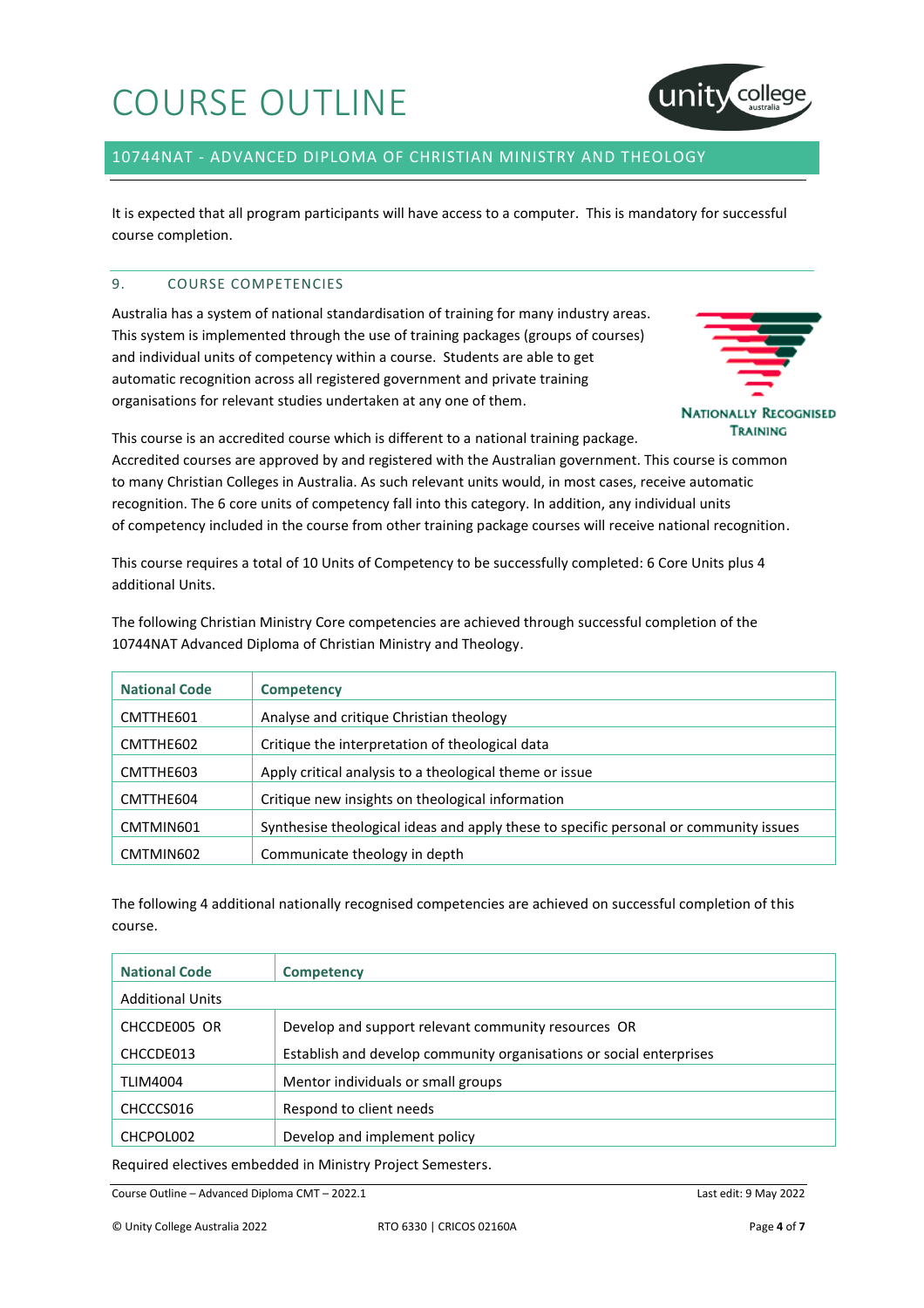

# 10744NAT - ADVANCED DIPLOMA OF CHRISTIAN MINISTRY AND THEOLOGY

## 10. COURSE STRUCTURE

The above competencies for the 10744NAT Advanced Diploma of Christian Ministry and Theology course are achieved through the study of the following subjects. The course is full time for one year and is the equivalent to 10 semester subjects. There are 6 core semester subjects. The remaining 4 elective subjects of study are achieved from the additional subjects. Each additional subject can be used to achieve multiple semesters' worth of study credit.

| <b>Subject Code</b> | <b>Name</b>                                      | <b>Subject length</b> | <b>Core/Elective</b> | Unit of competency                               |
|---------------------|--------------------------------------------------|-----------------------|----------------------|--------------------------------------------------|
| <b>THE103</b>       | Theological Issues                               | Semester 2            | Core                 | CMTTHE603                                        |
| <b>BBS140</b>       | Apply The Scriptures (Biblical<br>Studies 4)     | Semester 2            | Core                 | CMTTHE602                                        |
| <b>THE110</b>       | The Church and the Kingdom                       | Semester 1            | Core                 | CMTTHE601                                        |
| ETH101              | <b>Biblical Christian Ethics</b>                 | Semester 2            | Core                 | CMTMIN601(pt)<br>CMTTHE604                       |
| MIS111              | Communicating Christ in a<br>Multicultural world | Semester 1            | Core                 | CMTMIN602(pt)                                    |
| <b>CSF114</b>       | Knowing God Growing Self<br>(Christian Life 4)   | Semester 1            | Core                 | CMTMIN601(pt)<br>CMTMIN602                       |
| MIN163              | Ministry Projects 1                              | Semester 1/2          | Electives            | CHCCDE005<br>Or<br>CHCCDE013                     |
| MIN164              | Ministry Projects 2                              | Semester 1/2          |                      | And<br>CHCCCS016<br>CHCPOL002<br><b>TLIM4004</b> |

Note: Several Units of Competency are shared over multiple subjects.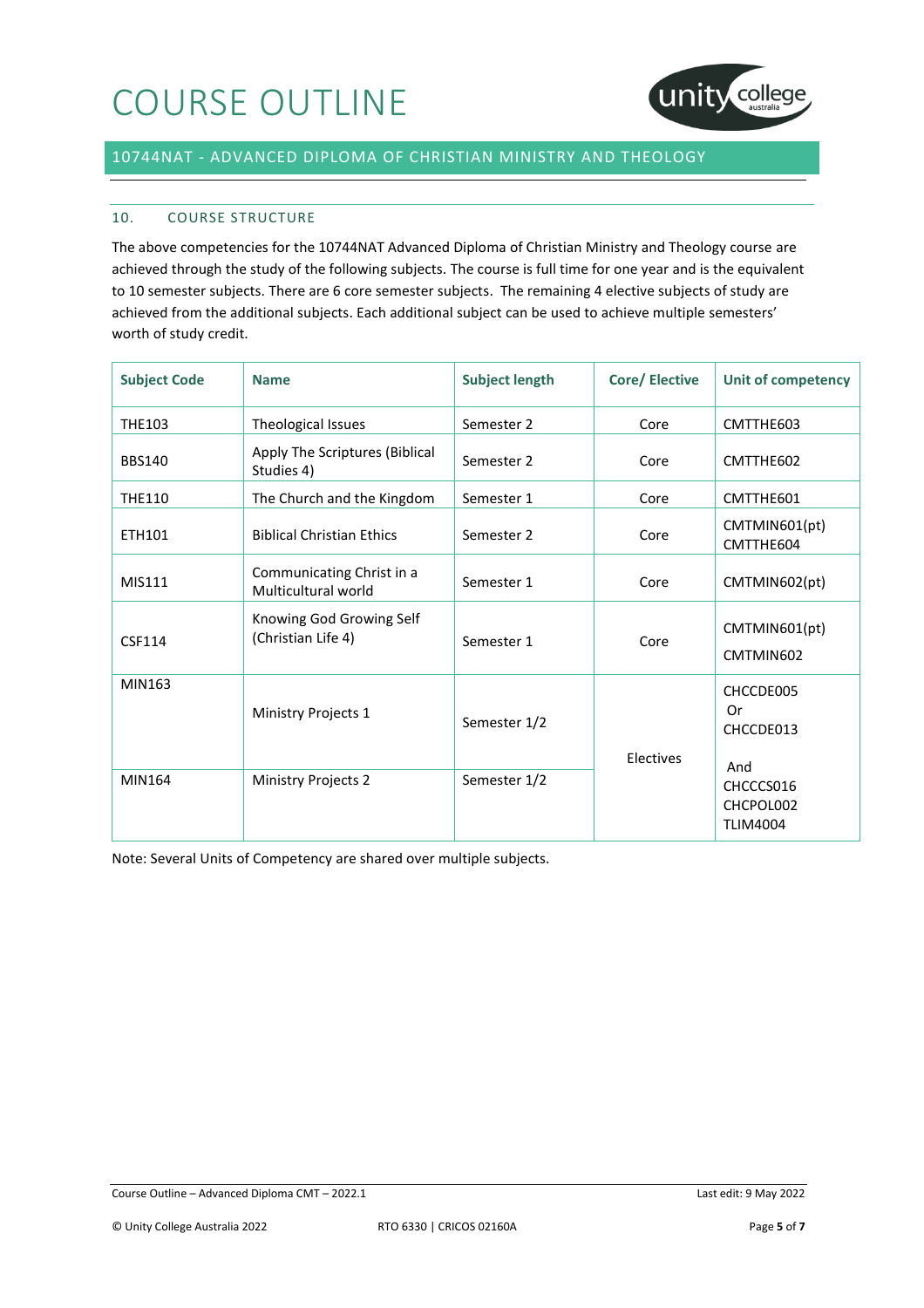

# 10744NAT - ADVANCED DIPLOMA OF CHRISTIAN MINISTRY AND THEOLOGY

## 11. ASSESSMENT OVERVIEW

Assessment in each subject involves:

- attendance and participation
- written assignments, exercises, tutorial/seminar presentations, tests as applicable
- practical field experience as applicable
- journal/process diary completion as applicable

Competency-based assessment criteria apply to grading. Final assessment for each subject/unit studied will be shown as:

- C Competent
- NYC Not Yet Competent

*Final Academic Transcripts/Statement of Results will show results only for subjects/units assessed as Competent.*

Students who successfully complete the following requirements will be recommended for graduation:

- Satisfactory completion of all relevant academic requirements
- Payment of all outstanding fees owing to the college
- Return of all college resources including library books
- Maintained a satisfactory level of Christian conduct during his/her time at college
- Completion of co-curricular requirements including student/community participation

### 12. PATHWAYS

This course lends itself to being preparatory training for a range of other courses at the Diploma and higher levels. Examples of pathways are as follows:

Christian Ministry:

- Bachelor of Theology
- 10745NAT Graduate Certificate of Christian Ministry and Theology
- 10746NAT Graduate Diploma of Christian Ministry and Theology

Community Services and Leadership:

- Certificate IV in Community Services (various streams)
- Diploma of Community Services (various streams)
- Advanced Diploma of Community Service (various stream)
- Diploma of Leadership and Management

Course Outline – Advanced Diploma CMT – 2022.1 Last edit: 9 May 2022